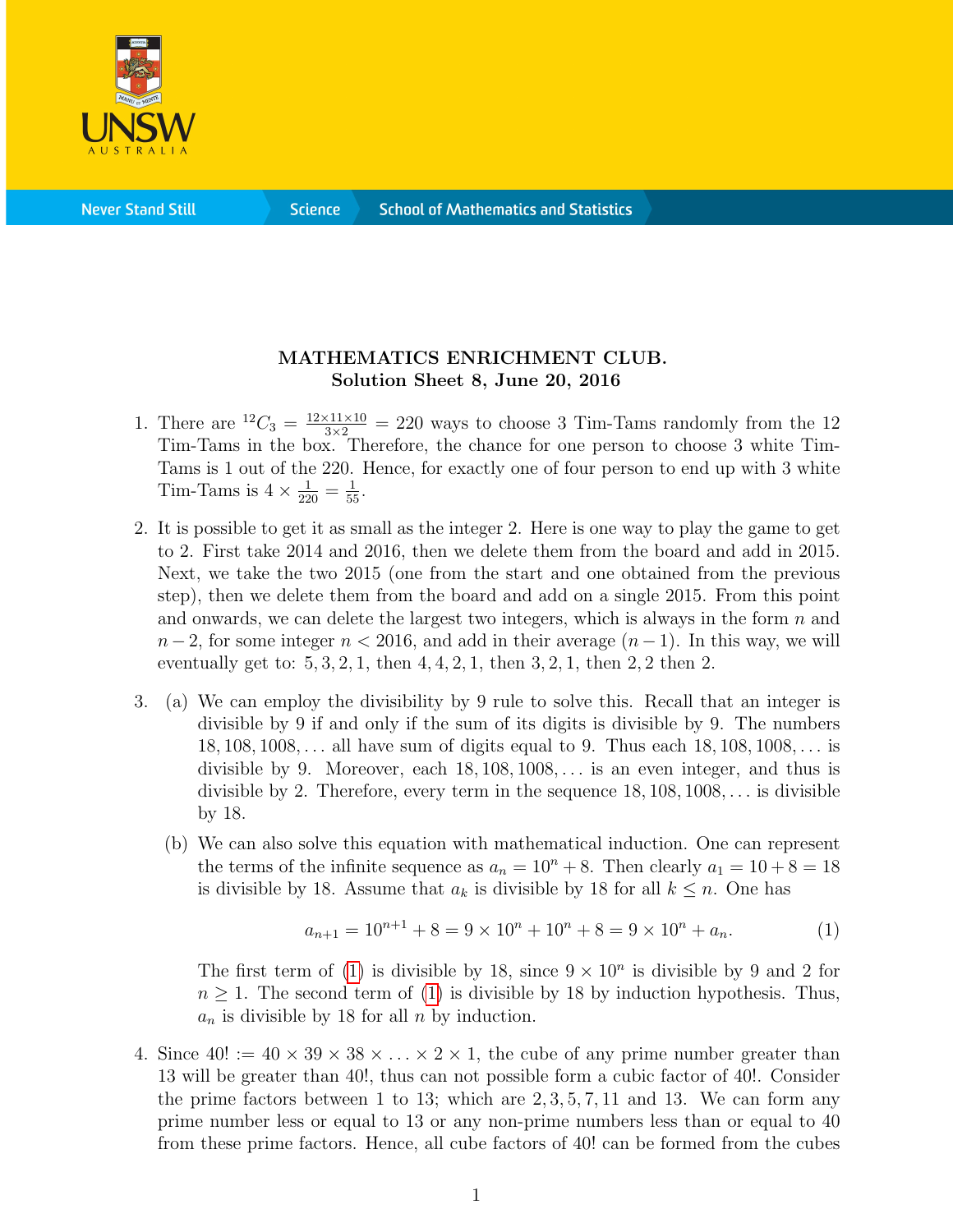of 2, 3, 5, 7, 11 or 13. Therefore, to solve this problem one only needs to count the number of factors of  $2^3$ ,  $3^3$ ,  $5^3$ ,  $7^3$ ,  $11^3$ ,  $13^3$  the number 40! contains. The final solution is  $(12 + 1) \times (6 + 1) \times (3 + 1) \times (1 + 1) \times (1 + 1) \times (1 + 1) = 2912$ .

5. (a) See diagram below. Let  $\angle OAB = \alpha$  and  $\angle OAE = \beta$ . Then each of the angles of the pentagon is  $\alpha + \beta$ . Since  $OA = OB$ ,  $\triangle OAB$  is isosceles. Therefore,  $\angle OBA =$ α. Moreover, since  $\angle ABC = \alpha + \beta$  and  $\angle OBA = \alpha$ , one has  $\angle OBC = \beta$ . Similarly,  $\angle OCD = \angle ODC = \alpha$  and eventually we get  $\angle OEA = \angle OAE = \alpha$ . Hence  $\alpha = \beta$ . Therefore all five triangles in the figure are congruent, and the fives sides of the pentagon are all equal.



(b)

6. We can create mirror images of the initial square billiard board, so that the ball travels in a straight line; as shown below. Then to solve this problem, one counts the number



of copies of the billiard is required for the ball to travel from one corner to another. Since 19 and 96 are co-prime, the number of copies required is  $19 + 96 - 1 = 114$ .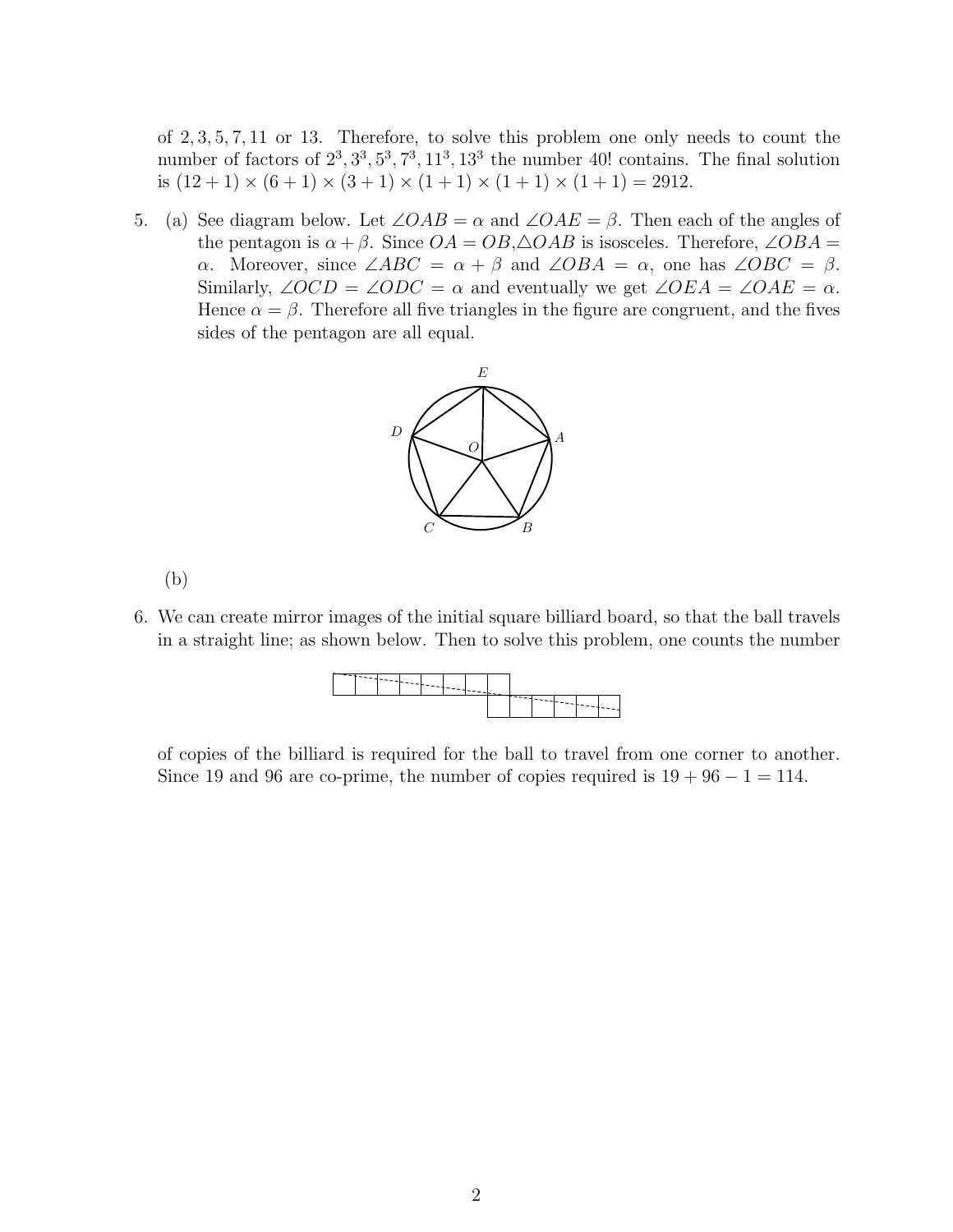## Senior Questions

- 1. We use various divisibility rules to limit the number of choose we have. One has
	- (a) Divisibility by 5 of the first 5 digits means that the 5th digit has to be 5.
	- (b) All even digits must be divisible by either 2, 4, 6 or 8, hence they all must be even numbers.
	- (c) All odd digits must be odd numbers follows from (b).
	- (d) Divisibility by 4 of the first 4 digits means that the 3rd and 4th digits combined into a number must be divisible by 4, and using (b), (c) we are limited to the choice 12, 16, 32, 36, 72, 92 or 96 (last two digits divisible by 4).
	- (e) Divisibility by 8 of the first 8 digits means that the 7th and 8th digits combined into a number must be divisible by 4, and using (a), (b) and (c), the  $6-7$ th digits are limited to 216, 296, 416, 432, 472, 496, 632, 672, 816, 832, 872 or 896.
	- (f) Due to (a), (d) and (e), the  $3 8$ th digits can only be 125496, 125896, 165432, 165472, 165832, 165872, 325416, 325496, 325816, 325896, 365472, 365872, 725416, 725496, 725816, 725896, 765432, 765832, 925416, 925816, 965432, 965472, 965832 or 965872.
	- (g) From (f) and (b), the only choice for 2nd digit are 4 or 8.
	- (h) Divisibility by 3 rules on the first three digits implies they must be 147, 183, 189, 381, 387, 741, 783, 789, 981 or 987 (sum of digits divisible by 3).

Due to  $(a) - (h)$  there are only a few numbers to consider, and we can check each of these number by using the divisibility by 7 on the first 7 digits property of the number we are looking for. The only solution is 381654729.

2. By difference of two squares, we have  $a^2 - p^2 = (a+p)(a-p)$ . There are two cases to consider,

**Case 1:** a and p are co-prime. Then a and  $a-p$  are co-prime, and a and  $a+p$  are co-prime. Similarly,  $a + p$  and  $p^2$  are co-prime,  $a - p$  and  $p^2$  are co-prime. Therefore,  $a^2 - p^2$ ,  $p^2$  and a are co-prime. Now, since a, b are integers,  $b - a$  is an integer, which implies  $2ap^2$  must be divisible by  $a^2 - p^2$ . But since  $a^2 - p^2$ ,  $p^2$  and a are co-prime, 2 is divisible by  $a^2 - p^2$ . Therefore  $a^2 - p^2$  is equal to 1 or 2. There is no solution for this case.

**Case 2:** a is divisible by p. Let  $a = kp$ , where k and p are co-prime. Then

$$
b - kp = \frac{2kp}{k^2 - 1}.
$$

Since  $\lambda$  and  $\lambda \pm 1$  are co-prime,  $\lambda$  and  $\lambda^2 - 1$  is co-prime. Hence, 2p is divisible by  $\lambda^2 - 1$ . So that either  $\lambda + 1$  divides 2p or  $\lambda - 1$  divides 2p. Since,  $\lambda + 1 > \lambda - 1$ , we have three possibilities:  $\lambda + 1 = p$  and  $\lambda - 1 = 2$ ,  $\lambda + 1 = 2p$  and  $\lambda - 1 = 1$ , or  $\lambda + 1 = p$ and  $\lambda - 1 = 1$ . The former two possibility yields no solutions. Thus, the only solution is  $\lambda = 2$  and  $p = 3$ . So that  $a = 2p = 6$ , and  $b = \frac{2ap^2}{a^2 - p}$  $\frac{2ap^2}{a^2-p^2}+a=10.$